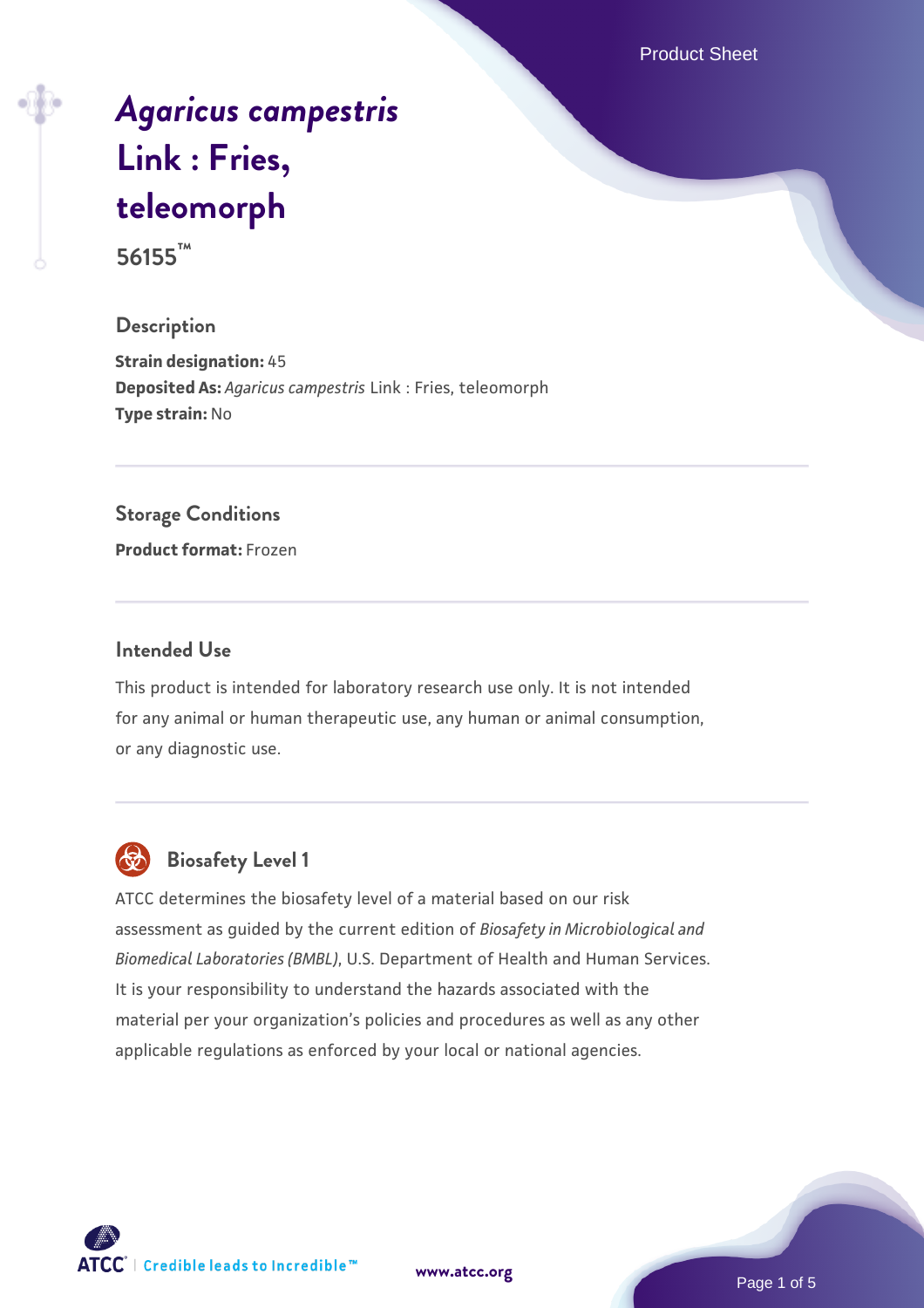### *[Agaricus campestris](https://www.atcc.org/products/56155)* [Link : Fries, teleomorph](https://www.atcc.org/products/56155) Product Sheet **56155**

ATCC highly recommends that appropriate personal protective equipment is always used when handling vials. For cultures that require storage in liquid nitrogen, it is important to note that some vials may leak when submersed in liquid nitrogen and will slowly fill with liquid nitrogen. Upon thawing, the conversion of the liquid nitrogen back to its gas phase may result in the vial exploding or blowing off its cap with dangerous force creating flying debris. Unless necessary, ATCC recommends that these cultures be stored in the vapor phase of liquid nitrogen rather than submersed in liquid nitrogen.

# **Certificate of Analysis**

For batch-specific test results, refer to the applicable certificate of analysis that can be found at www.atcc.org.

# **Growth Conditions**

**Medium:**  [ATCC Medium 336: Potato dextrose agar \(PDA\)](https://www.atcc.org/-/media/product-assets/documents/microbial-media-formulations/3/3/6/atcc-medium-336.pdf?rev=d9160ad44d934cd8b65175461abbf3b9) **Temperature:** 26°C

# **Material Citation**

If use of this material results in a scientific publication, please cite the material in the following manner: *Agaricus campestris* Link : Fries, teleomorph (ATCC 56155)

### **References**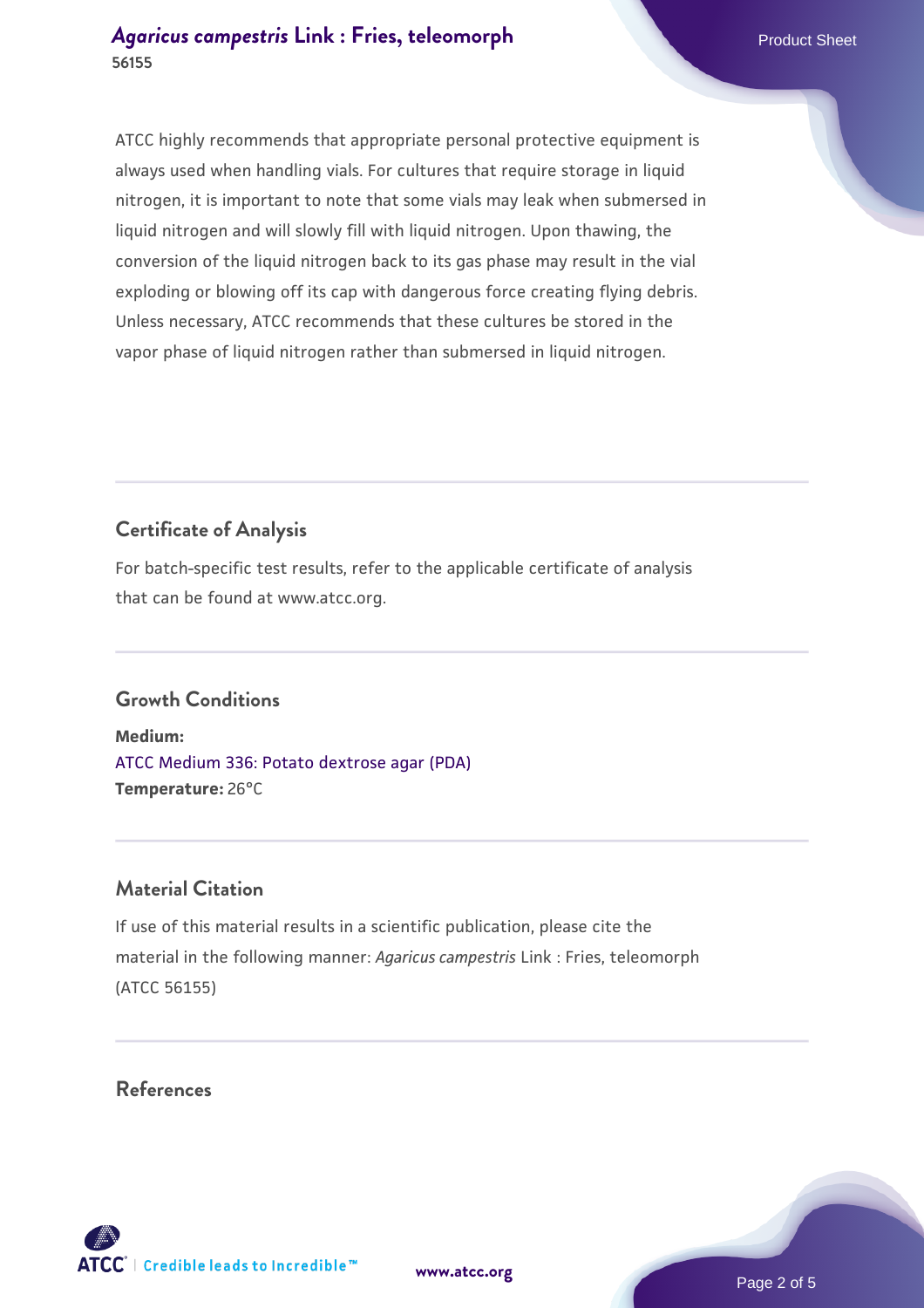#### *[Agaricus campestris](https://www.atcc.org/products/56155)* [Link : Fries, teleomorph](https://www.atcc.org/products/56155) Product Sheet **56155**

References and other information relating to this material are available at www.atcc.org.

#### **Warranty**

The product is provided 'AS IS' and the viability of ATCC® products is warranted for 30 days from the date of shipment, provided that the customer has stored and handled the product according to the information included on the product information sheet, website, and Certificate of Analysis. For living cultures, ATCC lists the media formulation and reagents that have been found to be effective for the product. While other unspecified media and reagents may also produce satisfactory results, a change in the ATCC and/or depositor-recommended protocols may affect the recovery, growth, and/or function of the product. If an alternative medium formulation or reagent is used, the ATCC warranty for viability is no longer valid. Except as expressly set forth herein, no other warranties of any kind are provided, express or implied, including, but not limited to, any implied warranties of merchantability, fitness for a particular purpose, manufacture according to cGMP standards, typicality, safety, accuracy, and/or noninfringement.

#### **Disclaimers**

This product is intended for laboratory research use only. It is not intended for any animal or human therapeutic use, any human or animal consumption, or any diagnostic use. Any proposed commercial use is prohibited without a license from ATCC.

While ATCC uses reasonable efforts to include accurate and up-to-date information on this product sheet, ATCC makes no warranties or representations as to its accuracy. Citations from scientific literature and patents are provided for informational purposes only. ATCC does not warrant



**[www.atcc.org](http://www.atcc.org)**

Page 3 of 5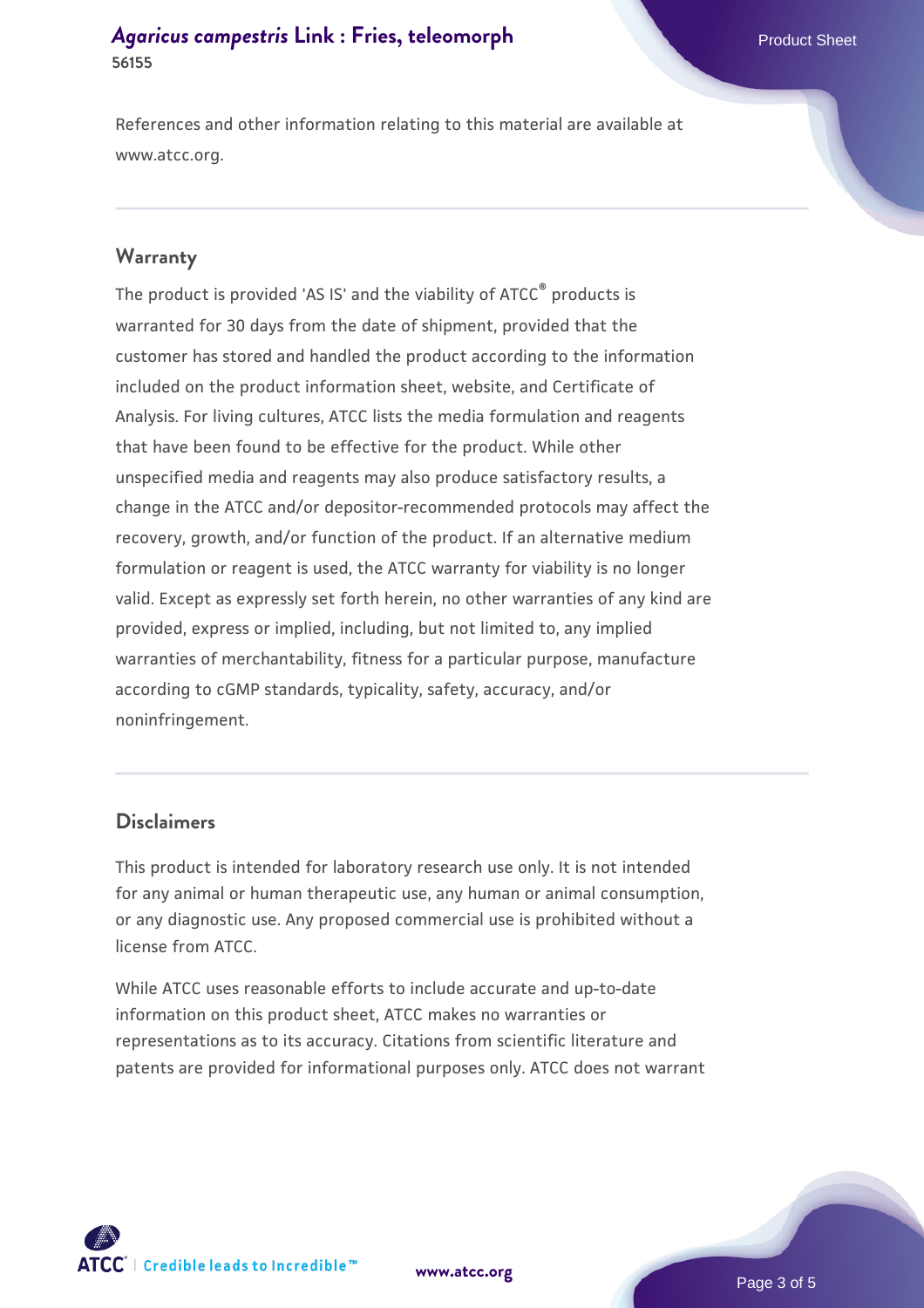that such information has been confirmed to be accurate or complete and the customer bears the sole responsibility of confirming the accuracy and completeness of any such information.

This product is sent on the condition that the customer is responsible for and assumes all risk and responsibility in connection with the receipt, handling, storage, disposal, and use of the ATCC product including without limitation taking all appropriate safety and handling precautions to minimize health or environmental risk. As a condition of receiving the material, the customer agrees that any activity undertaken with the ATCC product and any progeny or modifications will be conducted in compliance with all applicable laws, regulations, and guidelines. This product is provided 'AS IS' with no representations or warranties whatsoever except as expressly set forth herein and in no event shall ATCC, its parents, subsidiaries, directors, officers, agents, employees, assigns, successors, and affiliates be liable for indirect, special, incidental, or consequential damages of any kind in connection with or arising out of the customer's use of the product. While reasonable effort is made to ensure authenticity and reliability of materials on deposit, ATCC is not liable for damages arising from the misidentification or misrepresentation of such materials.

Please see the material transfer agreement (MTA) for further details regarding the use of this product. The MTA is available at www.atcc.org.

# **Copyright and Trademark Information**

© ATCC 2021. All rights reserved. ATCC is a registered trademark of the American Type Culture Collection.

### **Revision**

This information on this document was last updated on 2021-05-19

### **Contact Information**



**[www.atcc.org](http://www.atcc.org)**